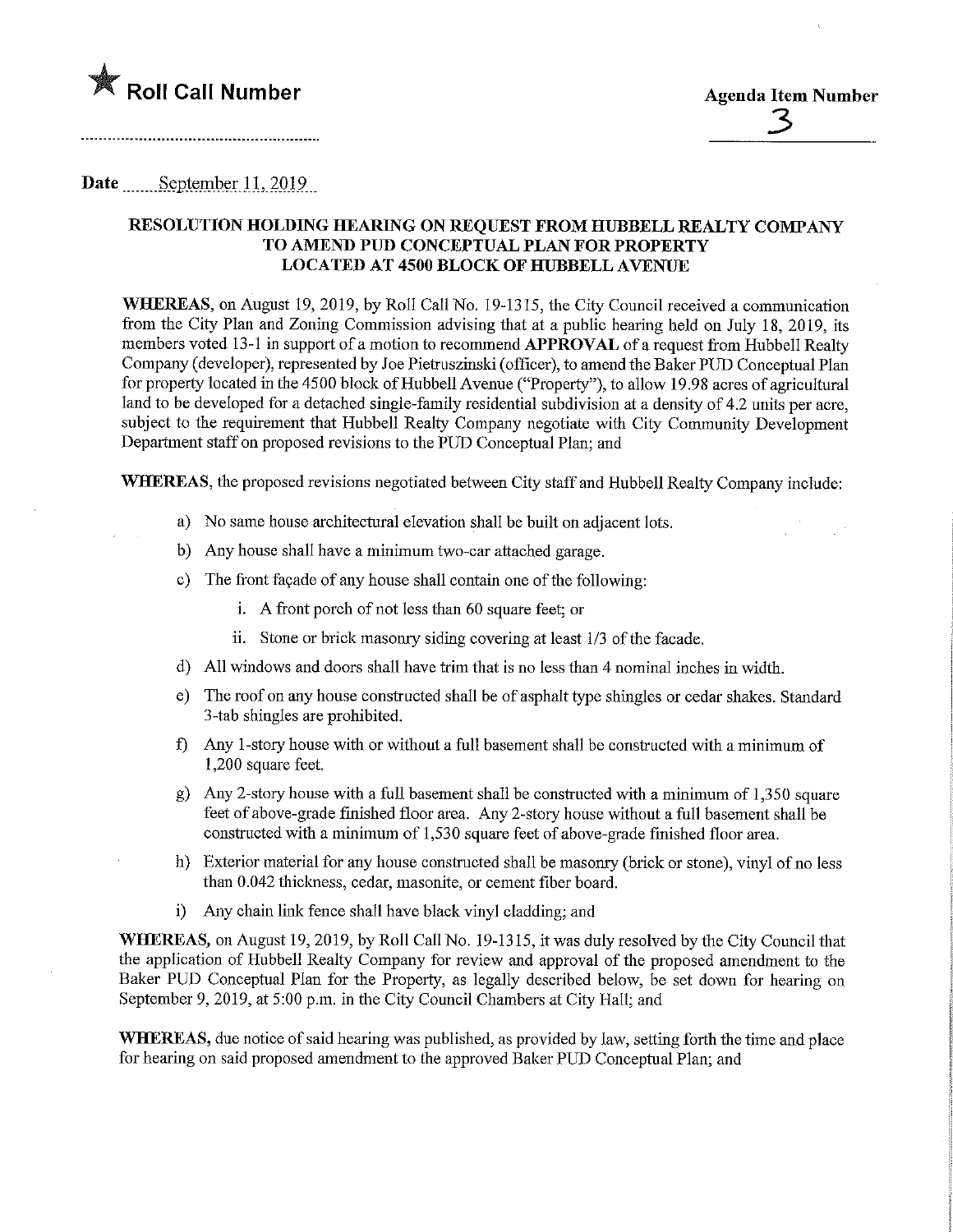

Date September 11, 2019......

WHEREAS, on September 9, 2019, the City Council opened and continued the hearing in order to consider the following revisions and supplements to the above-stated conditions as proposed by Hubbell Realty Company, and as acceptable to the City's Community Development Department with the exception of excluding gables from facade coverage:

- c) The front facade of any house shall contain one of the following:
	- i. A front porch of not less than 60 square feet; or
	- ii. Stone or brick masonry siding covering at least  $1/3$  of the façade excluding windows, doors, garages, gables, and other similar building elements.
- . . . . . . . . . .
- j) Uncovered decks, including those higher than 3 feet above grade, shall not extend beyond 12 feet into the rear yard setback and shall be no closer than 13 feet from the rear lot line on any lot
- k) Wood decks and porches attached to a single-family dwelling must be built from cedar, redwood, treated lumber or other products approved by the developer. Columns supporting porch roof should be massive in scale (minimum  $6" \times 6"$ ). Built up box columns or tapered round columns are encouraged. Handrails shall match the architectural style of the home; and

WHEREAS, in accordance with said notice, those interested in said proposed amendment to the approved Baker PUD Conceptual Plan, both for and against, have been given opportunity to be heard with respect thereto and have presented their views to the City Council.

NOW THEREFORE, BE IT RESOLVED, by the City Council of the City of Des Moines, Iowa, as follows:

1. Upon due consideration of the facts and any statements of interested persons and arguments of counsel, any and all objections to the proposed amendment to the Baker PUD Conceptual Plan for the Property, located in the 4500 block of Hubbell Avenue and legally described as follows, are hereby overruled, and the hearing is closed:

AN IRREGULARLY SHAPED PORTION OF THE NORTHEAST QUARTER OF SECTION 21, TOWNSHIP 79 NORTH, RANGE 23 WEST OF THE 5TH P.M., DES MOINES, POLK COUNTY, IOWA DESCRIBED AS FOLLOWS:

COMMENCING AT THE NORTHWEST CORNER OF THE NORTHEAST QUARTER (NE. 1/4) OF SECTION 21, TOWNSHIP 79 NORTH, RANGE 23 WEST OF THE 5TH P.M., DES MOINES, POLK COUNTY, IOWA; THENCE SOUTH 00°24'05" WEST (BEARING ESTABLISHED IN THE PLAT OF BROWNSTONE ESTATES) ALONG THE WEST LINE OF NE. 1/4 OF SAID SECTION 21, A DISTANCE OF 1122.82 FEET TO THE SOUTHWEST CORNER OF OUTLOT "X" IN BROWNSTONE ESTATES, AN OFFICIAL PLAT, POLK COUNTY, IOWA AND TO THE POINT OF BEGINNING; THENCE NORTH 70°57'01" EAST ALONG THE SOUTHERLY UNE OF SAID BROWNSTONE ESTATES AND ALONG THE EASTERLY EXTENSION OF THE SOUTHERLY LINE OF SAID BROWNSTONE ESTATES, A DISTANCE OF 2804.37 FEET TO THE WEST RIGHT OF WAY LINE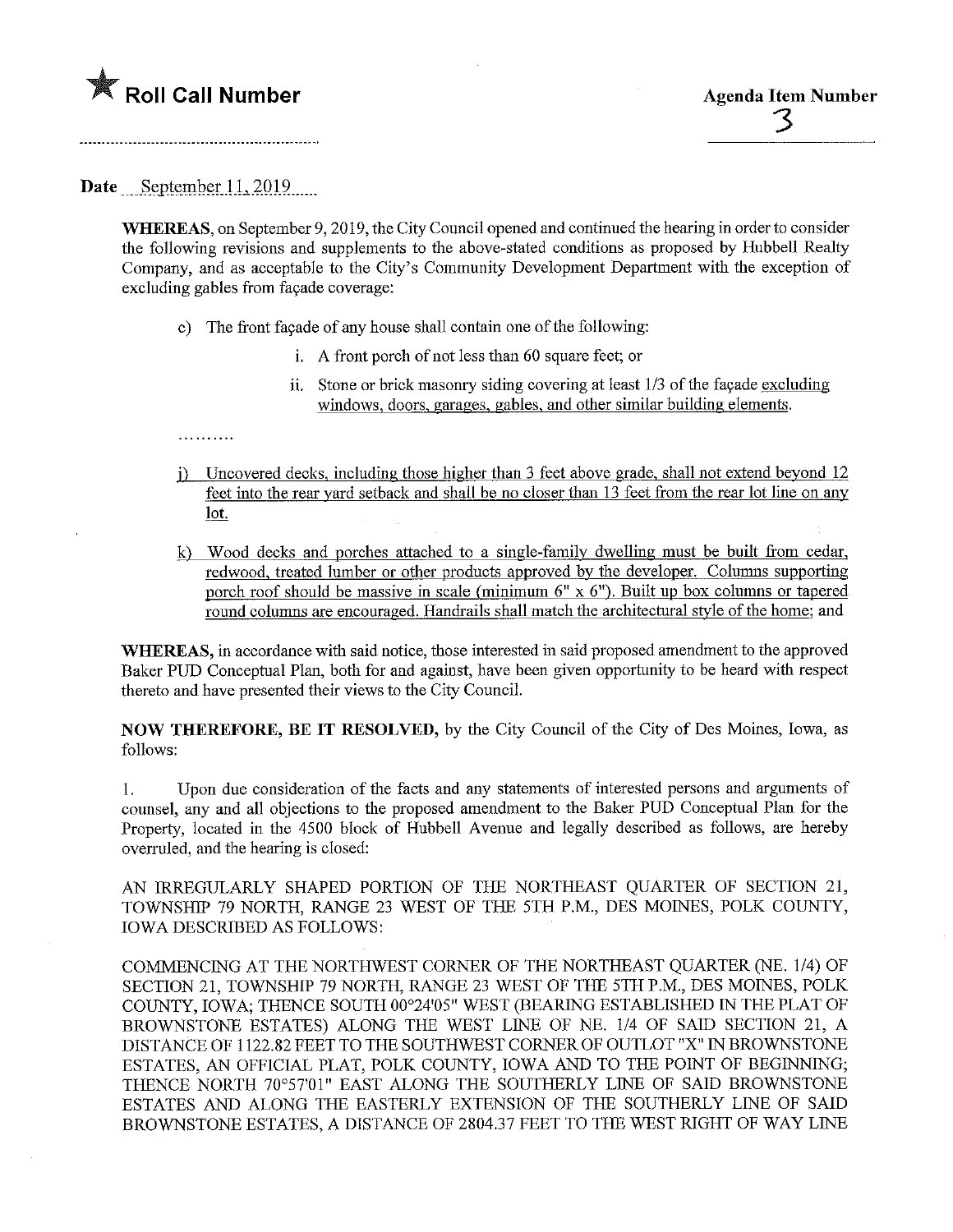

### Date September 11, 2019.

OF NE. 46TH STREET, AS IT IS PRESENTLY ESTABLISHED; THENCE SOUTH 00°09'26" WEST ALONG THE WEST RIGHT-OF-WAY LINE OF SAID NE. 46TH STREET, A DISTANCE OF 603.03 FEET TO THE NORTHERLY RIGHT-OF-WAY LINE OF F.M. HUBBELL AVENUE, AS IT IS PRESENTLY ESTABLISHED; THENCE SOUTH 55°26'35" WEST ALONG THE NORTHERLY RIGHT-OF-WAY LINE OF SAID F.M. HUBBELL AVENUE, A DISTANCE OF 261.74 FEET; THENCE SOUTHWESTERLY ALONG THE NORTHERLY RIGHT-OF-WAY LINE OF SAID F.M. HUBBELL AVENUE AND ALONG A 5765.00 FEET RADRJS CURVE CONCAVE SOUTHEASTERLY A DISTANCE OF 1011.34 FEET, SAID CURVE HAVING A CHORD BEARING OF SOUTH 50°08'14" WEST AND A CHORD LENGTH OF 1010.05 FEET; THENCE SOUTH 45°02f42" WEST ALONG THE NORTHERLY RIGHT-OF-WAY LINE OF SAID P.M. HUBBELL AVENUE, A DISTANCE OF 62.63 FEET TO THE NORTHEAST CORNER OF PARCEL "D" OF THE SOUTHEAST QUARTER OF THE NORTHEAST QUARTER OF SAID SECTION 21 AS SHOWN IN BOOK 8361 AT PAGE 967 IN THE OFFICE OF THE POLK COUNTY RECORDER; THENCE SOUTH 89°40'34" WEST ALONG THE NORTH LINE OF SAID PARCEL "D", A DISTANCE OF 280.81 FEET TO THE NORTHEAST CORNER OF PARCEL "A" OF LOT 1 IN CAPITOL HEIGHTS REPEAT, AN OFFICIAL PLAT, DES MOINES, POLK COUNTY, IOWA AS SHOWN IN BOOK 8361 AT PAGE 967 IN THE OFFICE OF THE POLK COUNTY RECORDER; THENCE SOUTH 88°56'37" WEST ALONG THE NORTH LINE OF SAID PARCEL "A" AND ALONG THE NORTH LINE OF PARCEL "C" OF LOT 1 IN CAPITOL HEIGHT REPLAT, AN OFFICIAL PLAT, DES MOINES, POLK COUNTY, IOWA AS SHOWN IN BOOK 8727 AT PAGE 975 IN THE OFFICE OF THE POLK COUNTY RECORDER AND ALONG THE NORTH UNE OF SAID LOT 1 AND ALONG THE NORTH RIGHT-OF-WAY LINE OF E. 42ND STREET AS IT IS PRESENTLY ESTABLISHED, A DISTANCE OF 1336.97 FEET TO THE WEST LINE OF THE NE. 1/4 OF SAID SECTION 21; THENCE NORTH 00°18'10" EAST ALONG THE WEST LINE OF THE NE. 1/4 OF SAID SECTION 21, A DISTANCE OF 554.06 FEET TO THE POINT OF BEGINNING. SAID TRACT OF LAND BEING SUBJECT TO AND TOGETHER WITH ANY AND ALL EASEMENTS OF RECORD. SAID TRACT OF LAND CONTAINS 49.67 ACRES MORE OR LESS.

AND,

### WARRANTY DEED: BOOK 11622, PAGE 522-523

LOTS 5, 6 AND 7; LOT 13 AND THAT PART OF LOT 1 DESCRIBED AS BEGINNING AT THE NORTHWEST CORNER OF SAID LOT 1, THENCE EAST 500 FEET, THENCE SOUTH TO BOUNDARY LINE OF LOT 1, THENCE IN A SOUTHWESTERLY AND WESTERLY DIRECTION ALONG THE BOUNDARY LINE OF LOT 1 TO THE SOUTHWEST CORNER OF SAID LOT 1; THENCE NORTH TO THE POINT OF BEGINNING; AND THAT PART OF LOT 12 DESCRIBED AS BEGINNING AT THE NORTHEAST CORNER OF SAID LOT 12, THENCE WESTERLY ALONG THE NORTH LINE OF SAID LOT 12, 133.33 FEET; THENCE SOUTHERLY IN A STRAIGHT LINE 151.65 FEET TO THE SOUTHEASTERLY CORNER OF SAID LOT 12; THENCE NORTHEASTERLY ALONG THE EASTERLY LINE OF SAID LOT 12, 186.6 FEET TO THE NORTHEAST CORNER OF SAID LOT 12, AND TO THE POINT OF BEGINNING; ALL IN CAPITOL HEIGHTS REPLAT, AN OFFICIAL REPLAT IN POLK COUNTY, IOWA. SUBJECT TO ANY AND ALL EASEMENTS, COVENANTS AND RESTRICTIONS OF RECORD, IF ANY.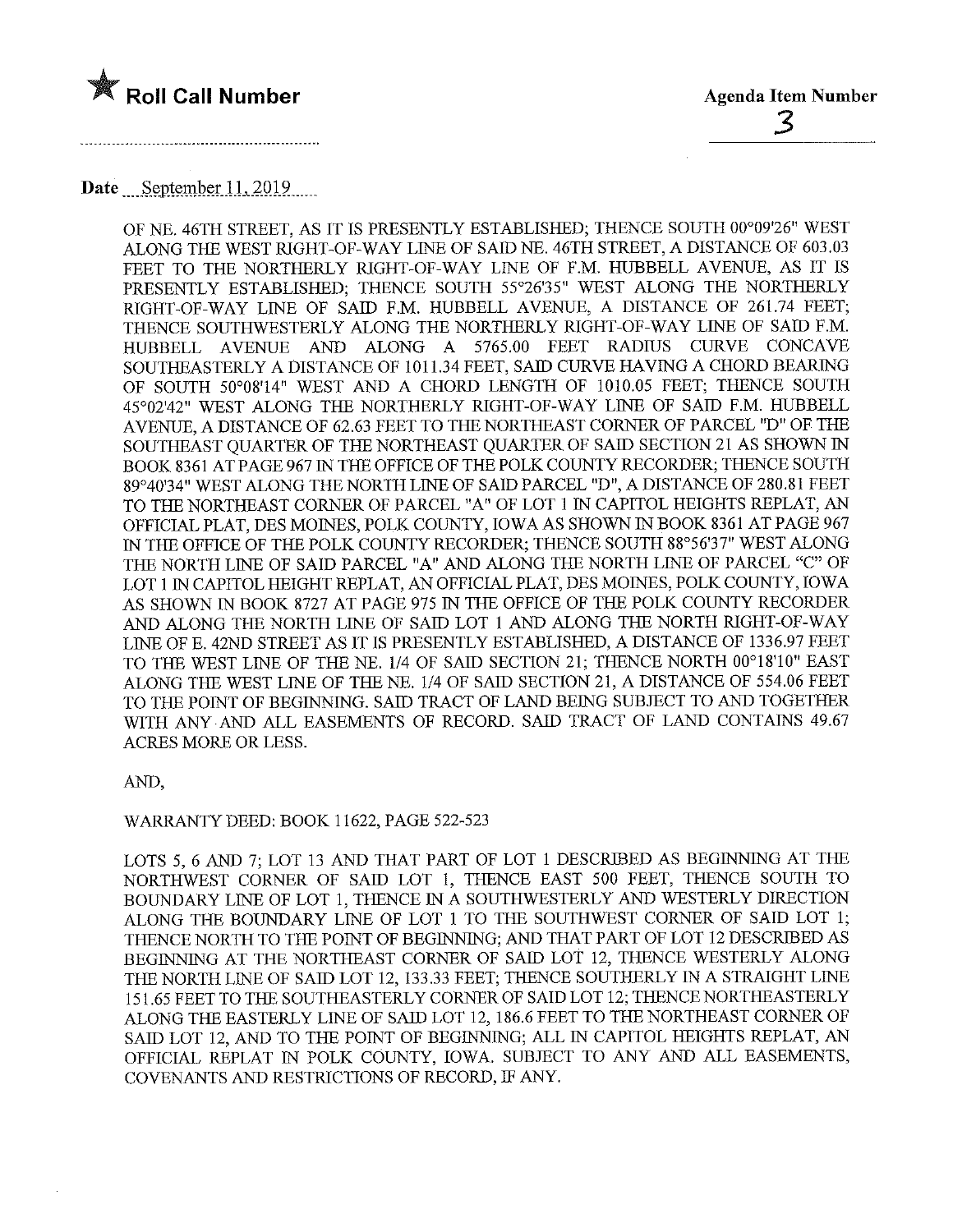

Date September 11, 2019.

2. The proposed amendment to the Baker PUD Conceptual Plan, as on file in the Community Development Department, is hereby found to be in confonnance with the PlanDSM: Creating Our Tomorrow Land Use Plan and is hereby approved, subject to the revisions to the Plan, as stated above and as revised and supplemented as follows:

c) The front facade of any house shall contain one of the following:

- iii. A front porch of not less than 60 square feet; or
- iv. Stone or brick masonry siding covering at least  $1/3$  of the façade excluding windows, doors, garages, and other similar building elements.

. . . . . . . . . .

- $j$ ) Uncovered decks, including those higher than 3 feet above grade, shall not extend beyond 12 feet into the rear yard setback and shall be no closer than 13 feet from the rear lot line on any lot
- k) Wood decks and porches attached to a single-family dwelling must be built from cedar, redwood, treated lumber or other products approved by the developer. Columns supporting porch roof should be massive in scale (minimum  $6"$  x  $6"$ ). Built up box columns or tapered round columns are encouraged. Handrails shall match the architectural style of the home.

MOVED BY TO ADOPT.

FORM APPROVED:

Glenna K. Frank, Assistant City Attorney (ZON2019-00084)

### **CERTIFICATE**

I, DIANE RAUH, City Clerk of said City hereby certify that at a meeting of the City Council of said City of Des Moines, held on the above date, among other proceedings the above was adopted.

IN WITNESS WHEREOF, I have hereunto set my hand and affixed my seal the day and year first above written.

| <b>COUNCIL ACTION</b> | <b>YEAS</b> | <b>NAYS</b> | <b>PASS</b>     | <b>ABSENT</b> |
|-----------------------|-------------|-------------|-----------------|---------------|
| <b>COWNIE</b>         |             |             |                 |               |
| <b>BOESEN</b>         |             |             |                 |               |
| <b>COLEMAN</b>        |             |             |                 |               |
| <b>GATTO</b>          |             |             |                 |               |
| <b>GRAY</b>           |             |             |                 |               |
| <b>MANDELBAUM</b>     |             |             |                 |               |
| <b>WESTERGAARD</b>    |             |             |                 |               |
| <b>TOTAL</b>          |             |             |                 |               |
| <b>MOTION CARRIED</b> |             |             | <b>APPROVED</b> |               |

Mayor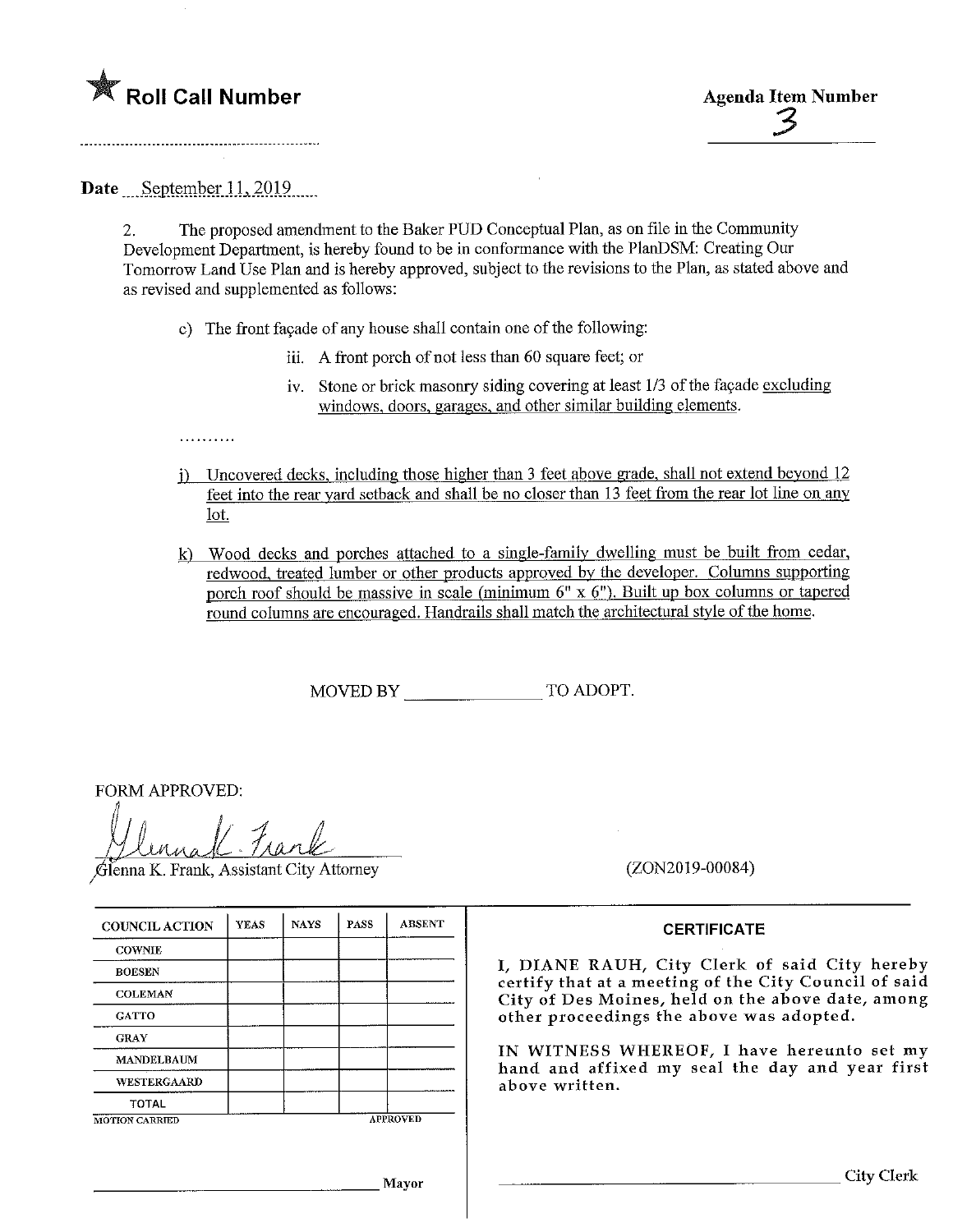

ա, ահոց\տան⊥ը ≂որ што «մատ\ա5տար\ահ: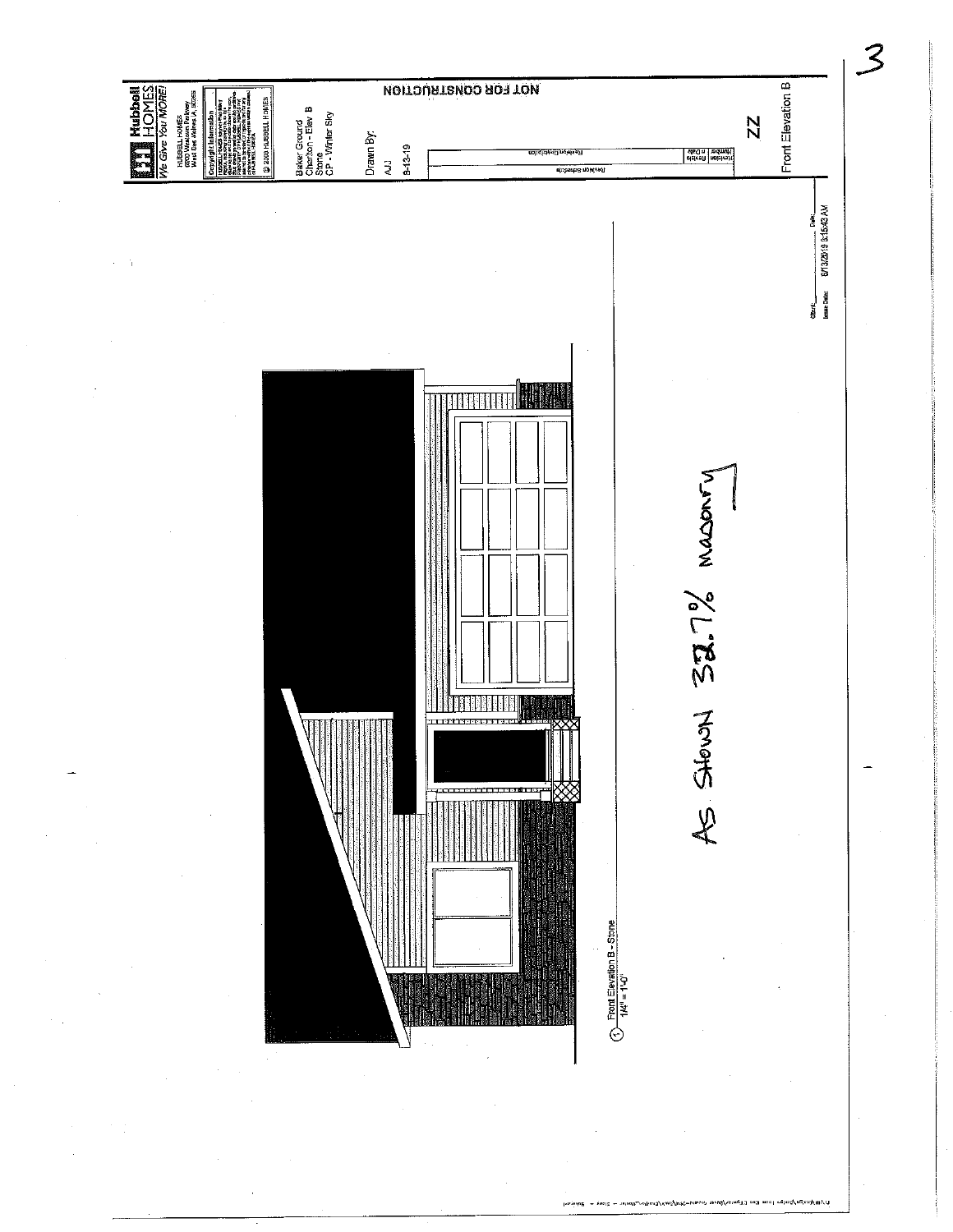**TITI Hubbell**<br>LLLL HOMES We Give You MORE! HUBBELL HOMES<br>5500 Westown Parkway<br>West Das Moines 1A, 50288 Copyright Information .<br>UNIBELL HORRES reserval Prostag<br>units, laciusing committe, le final<br>swisa ast and the strik movem iture @ 2008 HUBBELL HOMES Baker Ground<br>Remson - Elev B<br>Stone<br>CP - Royal Mod NOTIFOR CONSIRUCTION Drawn By: AIJ  $3 - 12 - 19$  $\mathbb{C}$  .  $\mathbb{Z}$ Front Elevation - B - Stone<br> $1/4" = 1'-0"$  $\bigcap$ AS SHOWN 32.9% Masonry Rowiston Revisto<br>Number n Data **ZZ** engen de saak lakte Front Elevation B - Stone Clim Date Issue Date: 8/12/2019 4:32:09 PM  $\sim$  $\overline{\mathcal{L}}$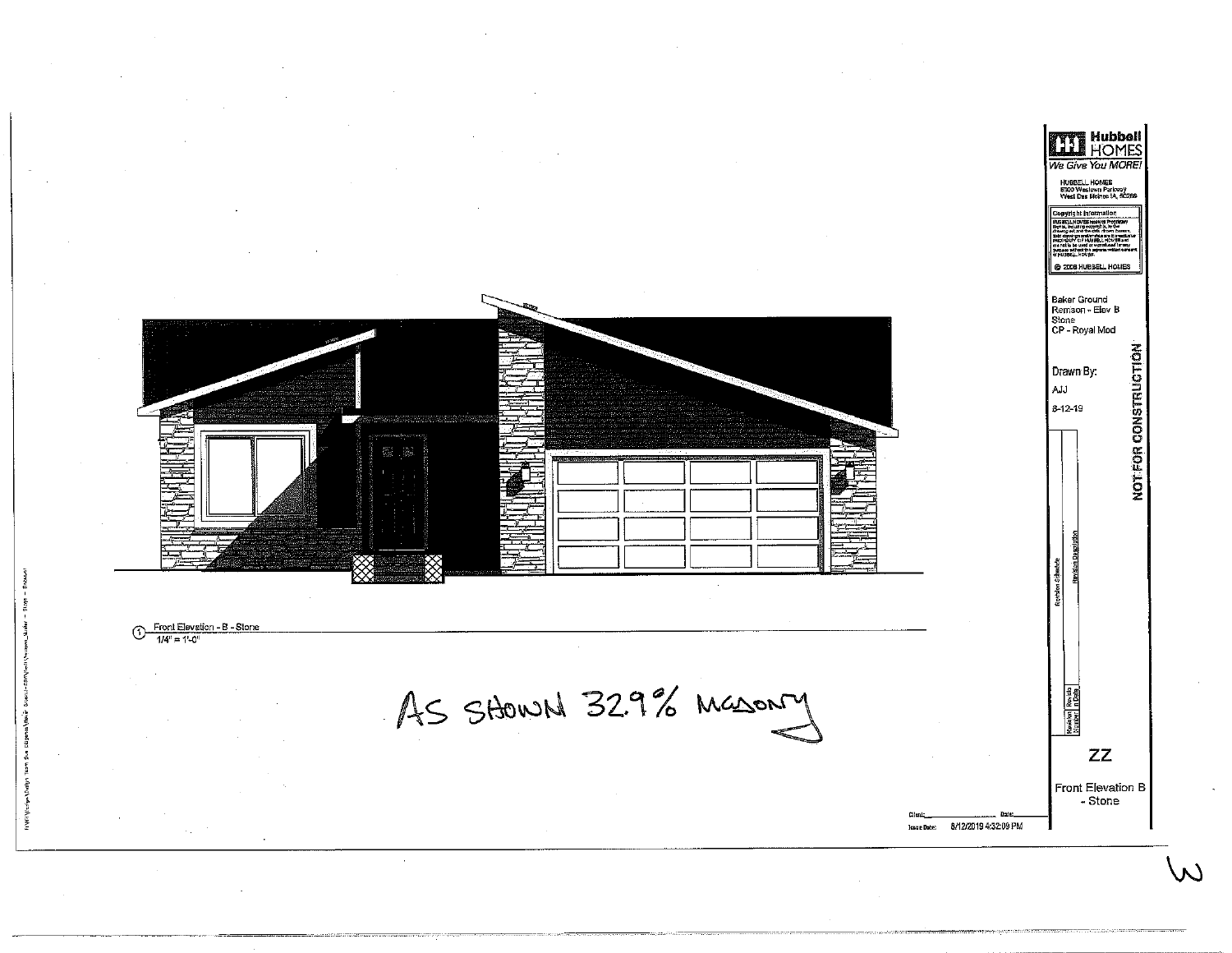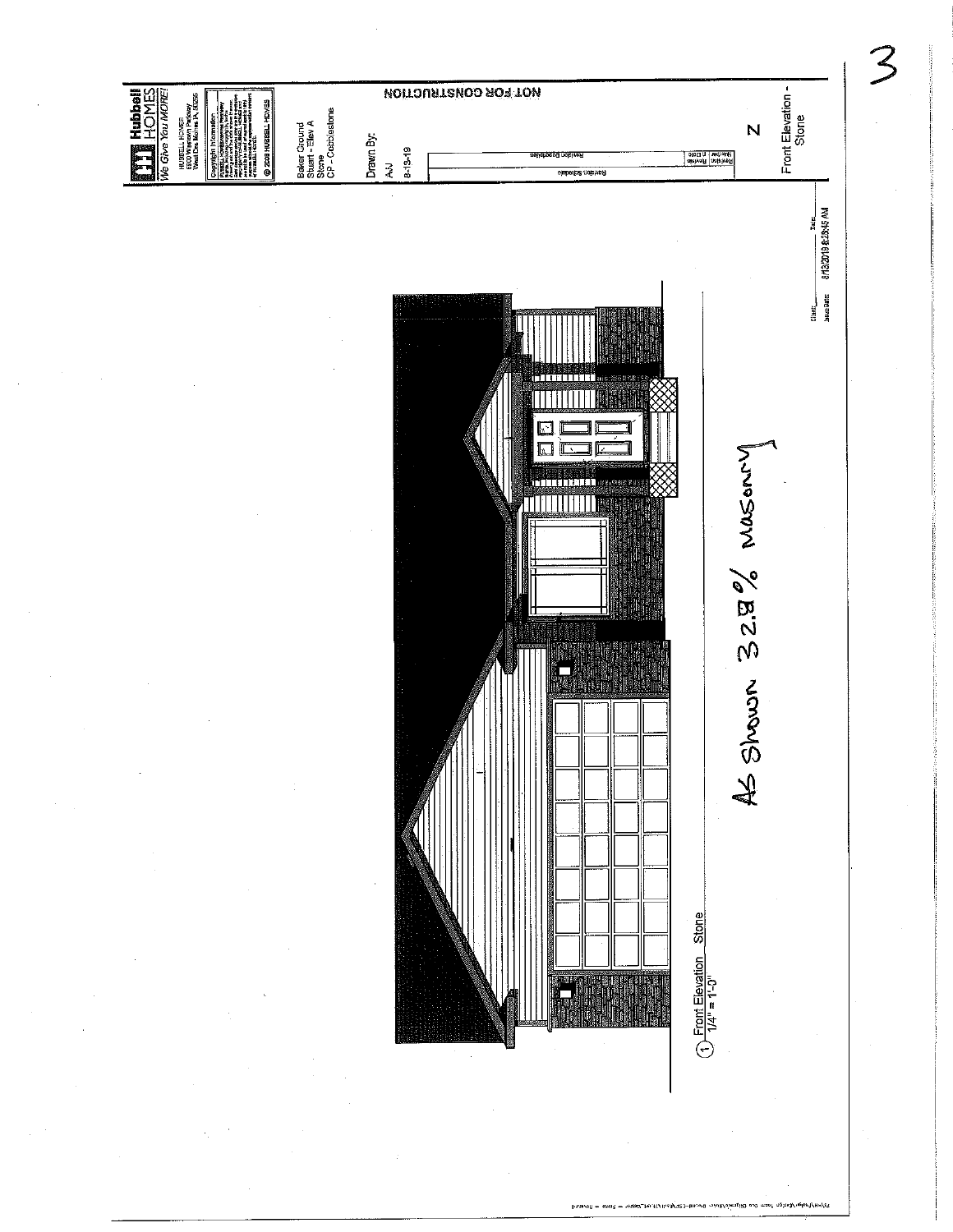

ETquee Altaker Gravnd-Dättyreid (Erastie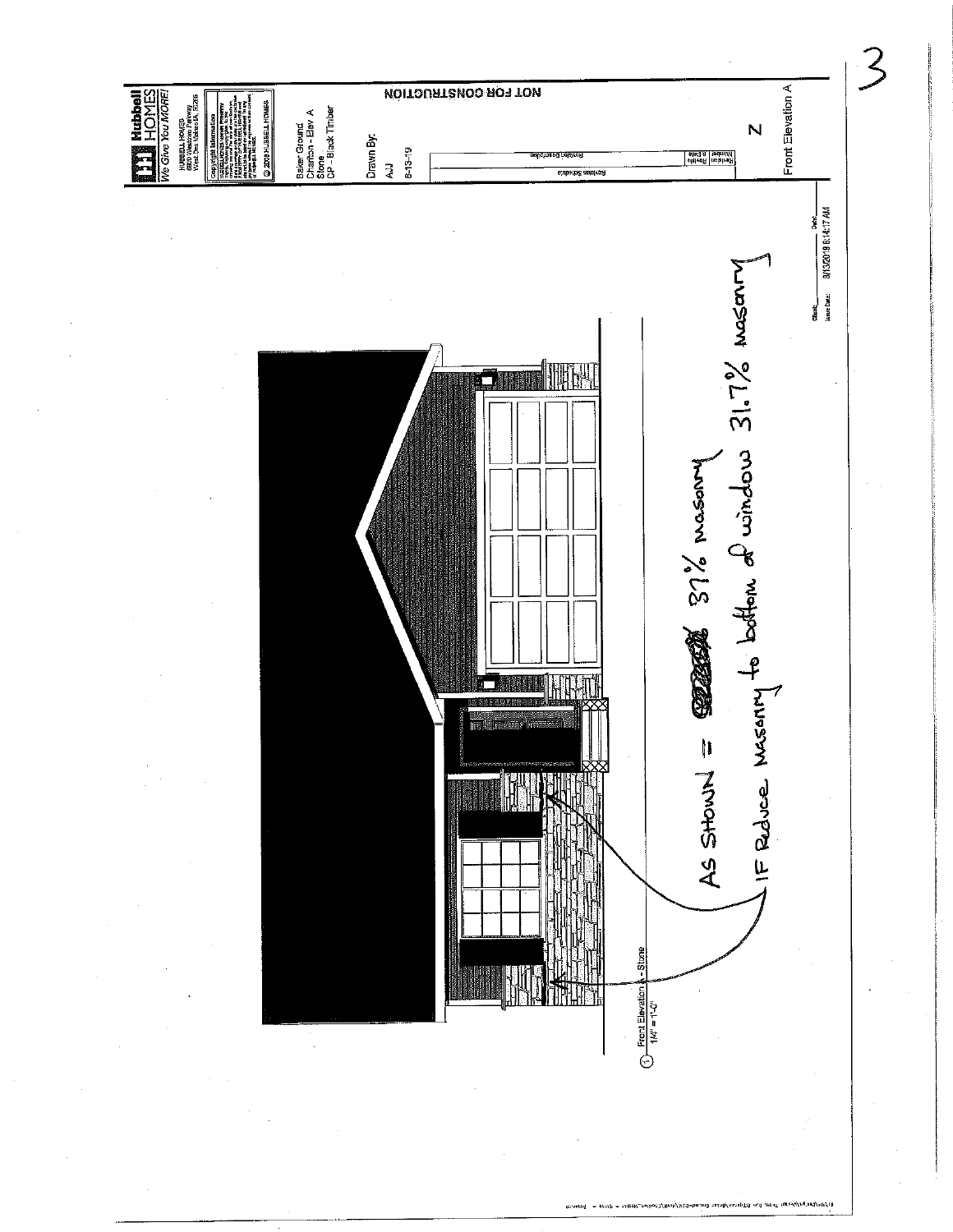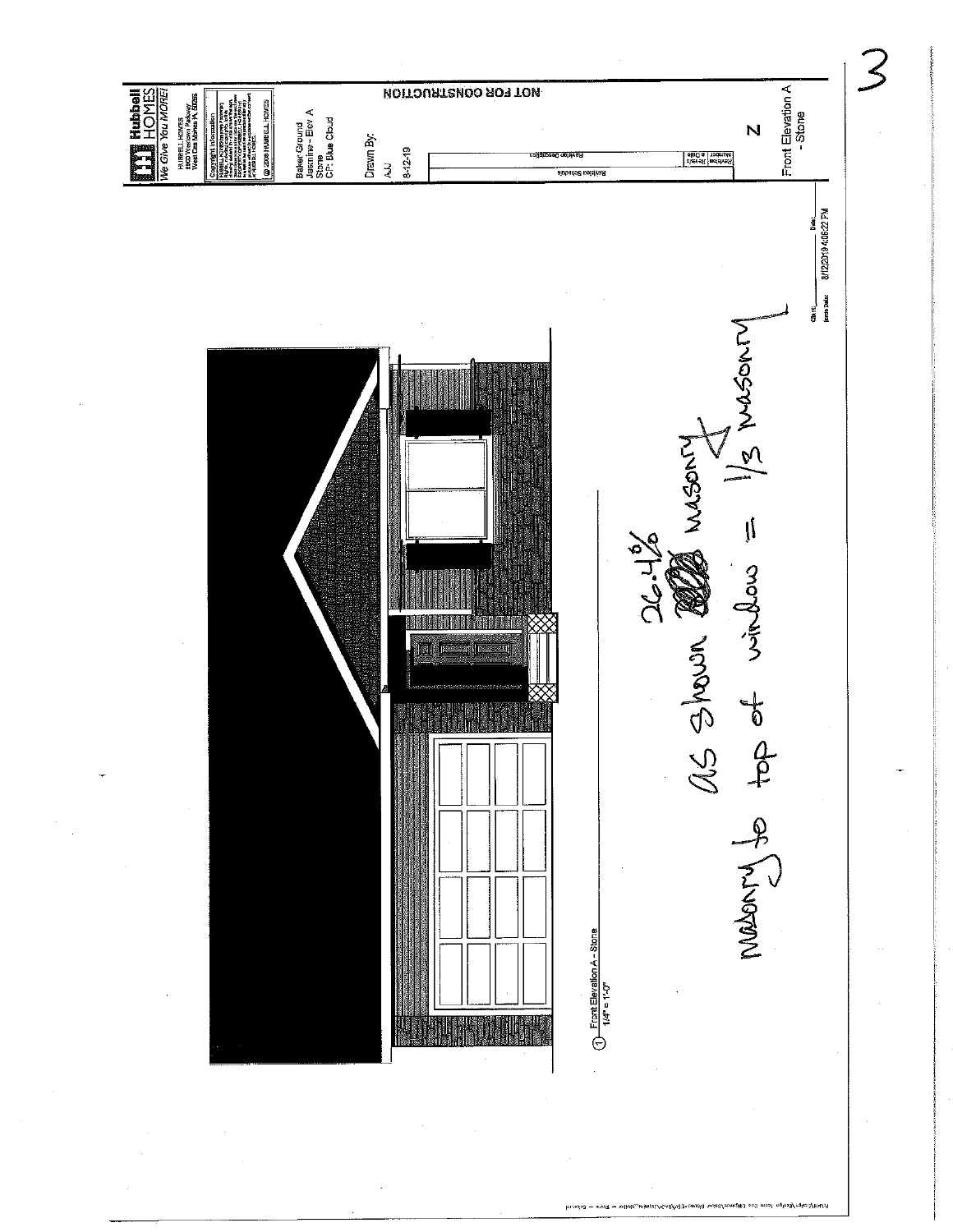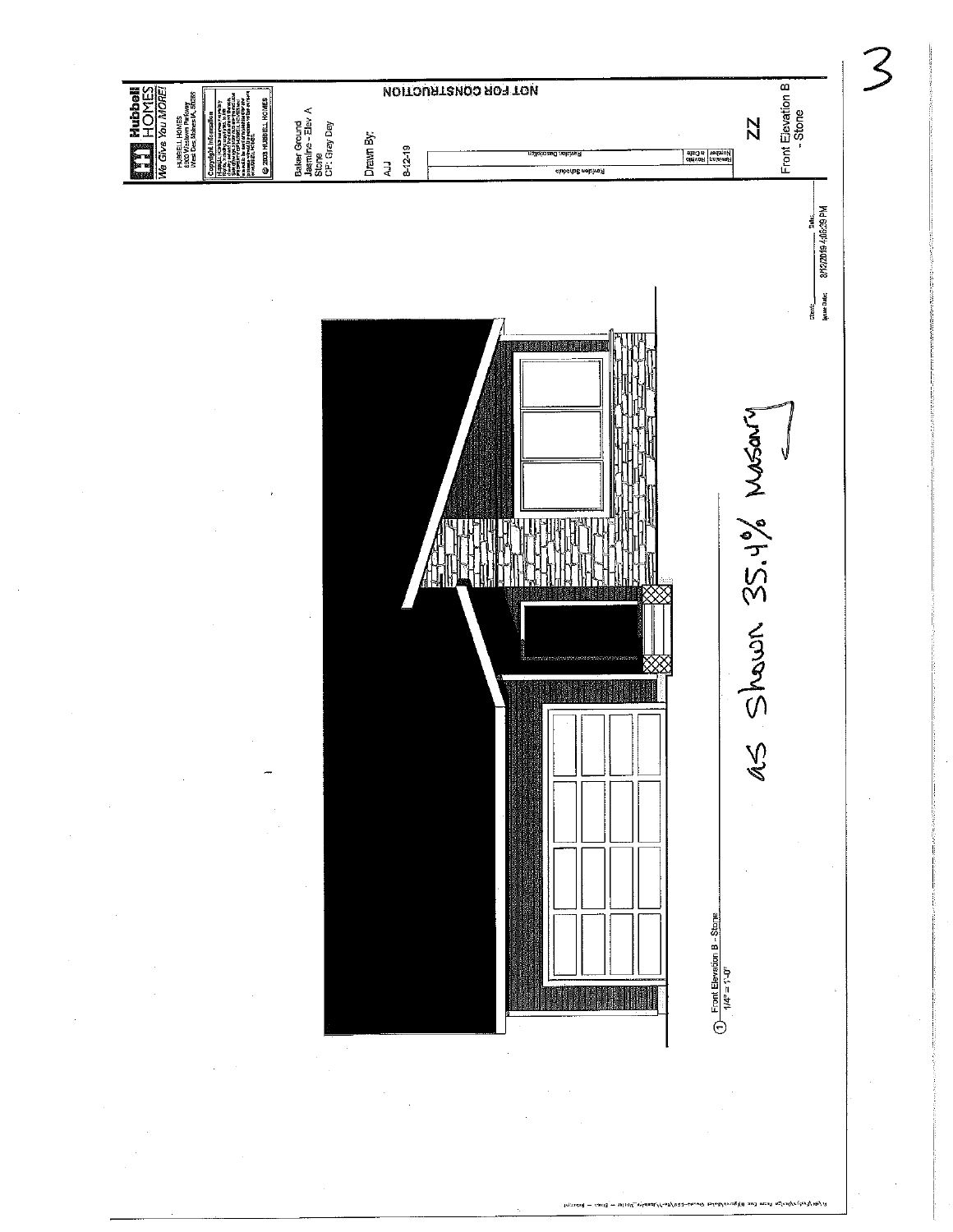